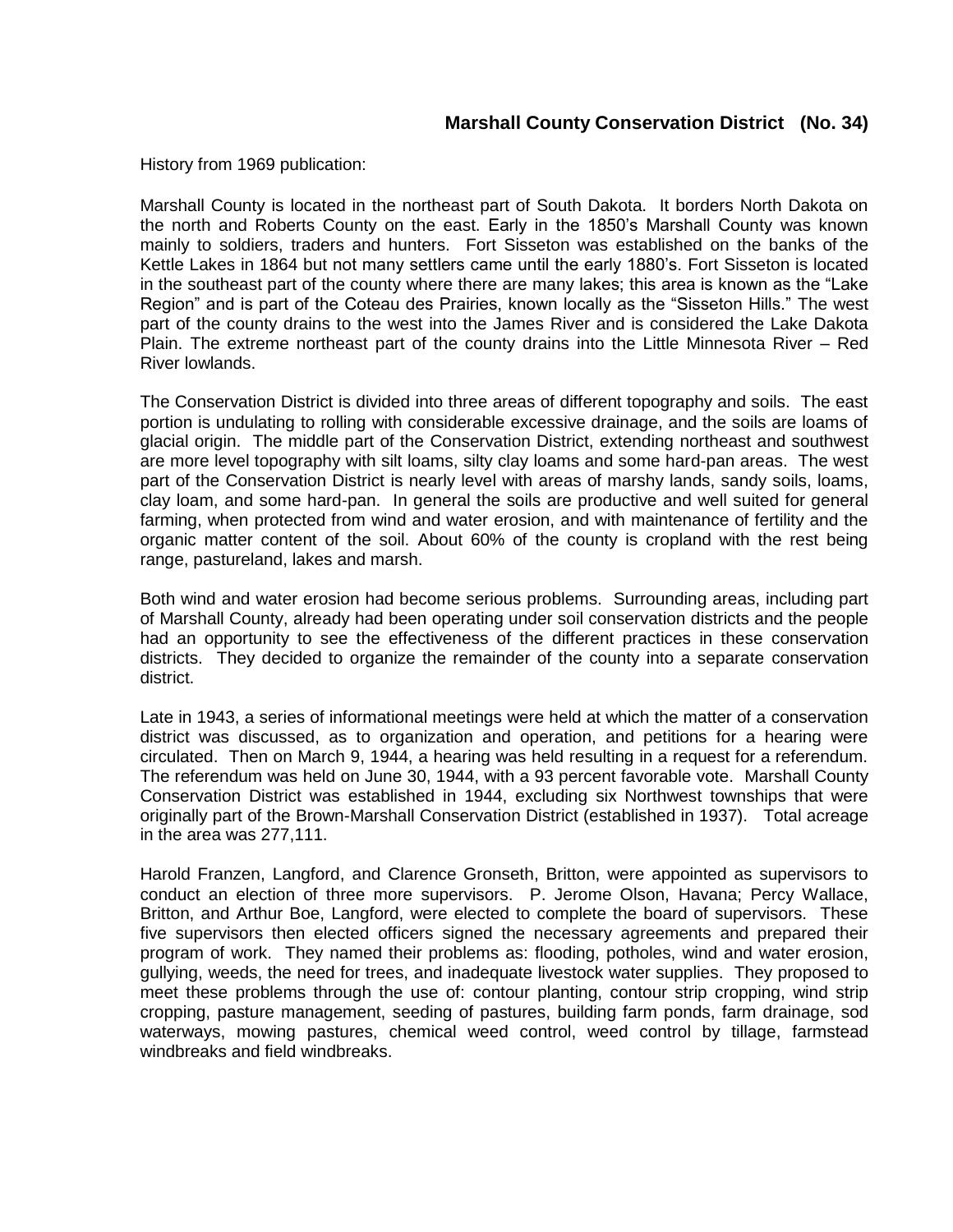In 1948 six townships transferred their membership from Brown Marshall CD to the Marshall County Conservation District. Today's Conservation District which includes all of Marshall County has approximately 567,040 acres.

Updated information provided in 2012:

The original Long Range program of work was written in 1944 and completely revised and approved in 1965. The plan is now reviewed on a yearly basis with changes and updates made as needed. Our Marshall County CD long term goals are:

- 1. Protect the soil from water and wind erosion.
- 2. Improve the rangeland and pastureland.
- 3. Improve the recreation and wildlife.
- 4. Protect all water quality of Marshall County.
- 5. Protect Soil Health.

Marshall County Conservation District works to implement conservation practices that will preserve our soil, water and all natural resources for future generations.

The Conservation District works together very closely with its many partners to promote and establish Best Management Practices for all resource concerns of the county. The Conservation District works to secure grants to assist local producers with conservation implementation. In 1997 the Marshall County CD received the National Prairie Pothole Joint Venture Group Award for creating and restoring over 80 wetlands. That was the result of several grants and promotional activities that still continues today. We still partner or administer several grants that provide cost share to create wetlands, provide cross fencing, and promote proper grazing and rotational grazing with pipelines and tanks for proper water distribution. We are partners of the Northeast Glacial Lakes Project that continually works to keep our "lake region" environmentally healthy.



The photos above show a livestock/wildlife pond and farmstead shelterbelt. These are a small sampling of recent conservation activities in Marshall County.

The secretarial duties for the Conservation District were taken care of by the County Extension office from 1944 until 1978 when Reva Mette was hired as the first permanent employee of the Conservation District. Reva started part time but as programs and duties evolved she became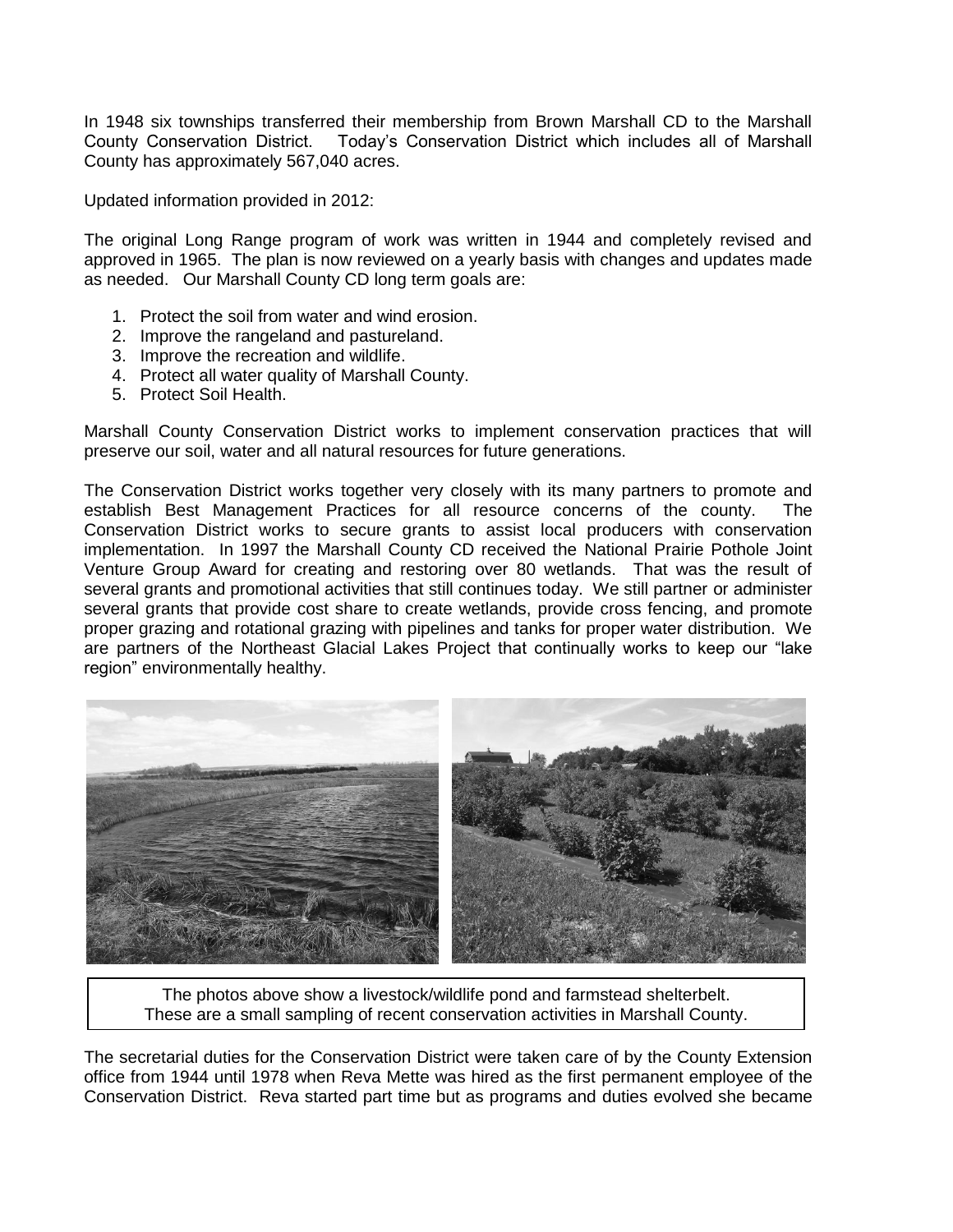a full time employee and remained at the position until 1989. In 1989, Marge Kraft took over the Conservation District Manager duties. In May of 1991, Wanda Franzen was hired and is the current Conservation District Manager for the Marshall County Conservation District.

In the beginning, the Conservation District shared an office with the Soil Conservation Service that was co-located with the ASCS and FMHA. They still are housed in the Ag Service Center with the Natural Resources Conservation Service (former SCS) and Farm Service Agency (former ASCS & FMHA).

In 2002, Marshall Conservation District began construction of a new tree building that was completed and used for the 2003 spring tree season. The building has two tree coolers and room for equipment storage. It was a great improvement and is fully utilized throughout the year especially during planting season.

The Marshall County Conservation District stays active in many areas. For many years they participated in the Soil and Moisture Conservation Achievement Program and recently switched to the Conservation Farm/Ranch Award that was promoted by the SD Legislature. The Conservation District promotes many educational events such as Arbor Day festivities, Soil Stewardship Week, Eco Ed Day, Northern Prairie Water Festival and the Farmer Rancher Short Course at SDSU. We assist or host several contests such as Arbor Day Essay Contest, Natural Resources Speech Contest, and the NESD Land and Range Contest. Conservation education and practices are promoted by the Conservation District through federal and state programs, grants, and partnerships. The Conservation District has a quarterly newsletter "Conservation Circular" and promotes conservation with regular news articles in the local papers and through promotional booths, tours and workshops.

The Marshall County Conservation District has planted 6,596.5 acres of trees since 1944. The total number of trees planted is 3,611,859 on 2,935 sites.

Our current elected supervisors are: Arthur Steiner, Chairman; Irwin Symens, Vice Chairman; James Grimsrud, Treasurer; John Knebel and David Nelson. Neil Bien recently shifted from elected supervisor joining Darian Kilker, Walton Johnson and Harland Peterson as MCCD advisors. The Marshall County Board of supervisors and advisors stay active in local, state and national activities. Bien and Symens have both served as Coteau Area Directors. Symens was the SDACD Sec/Treasurer from 2001-2003, SDACD Vice President from 2004-2007 and completed a 3 year term as the SDACD President in 2010.

The following people have served as supervisors or advisors on the Marshall County Conservation District Board.

| <b>SUPERVISOR</b>  | <b>BEGIN</b> | <b>END</b> | <b>ADVISORS</b>   | <b>BEGIN</b> | <b>END</b> |
|--------------------|--------------|------------|-------------------|--------------|------------|
| Boe, Arthur        | 1944         | 1945       | Schultz, Jeppe    | 1944         | 1945       |
| Franzen, Harold    | 1944         | 1972       | Gronseth, Marvin  | 1945         | 1961       |
| Gronseth, Clarence | 1944         | 1961       | Hill, Marvin      | 1945         | 1967       |
| P Jerome Olson     | 1944         | 1946       | Olson, Charles    | 1945         | 1961       |
| Wallace, Percy     | 1944         | 1963       | Keintz, Cornelius | 1945         | 1978       |
| Schultz, Jeppe     | 1945         | 1946       | Freden, Paul      | 1948         | 1951       |
| Rockwell, Henry    | 1948         | 1978       | Fitting, Lester   | 1967         | 1989       |
| Hill, Marvin       | 1951         | 1967       | Freden, Paul      | 1967         | 1969       |